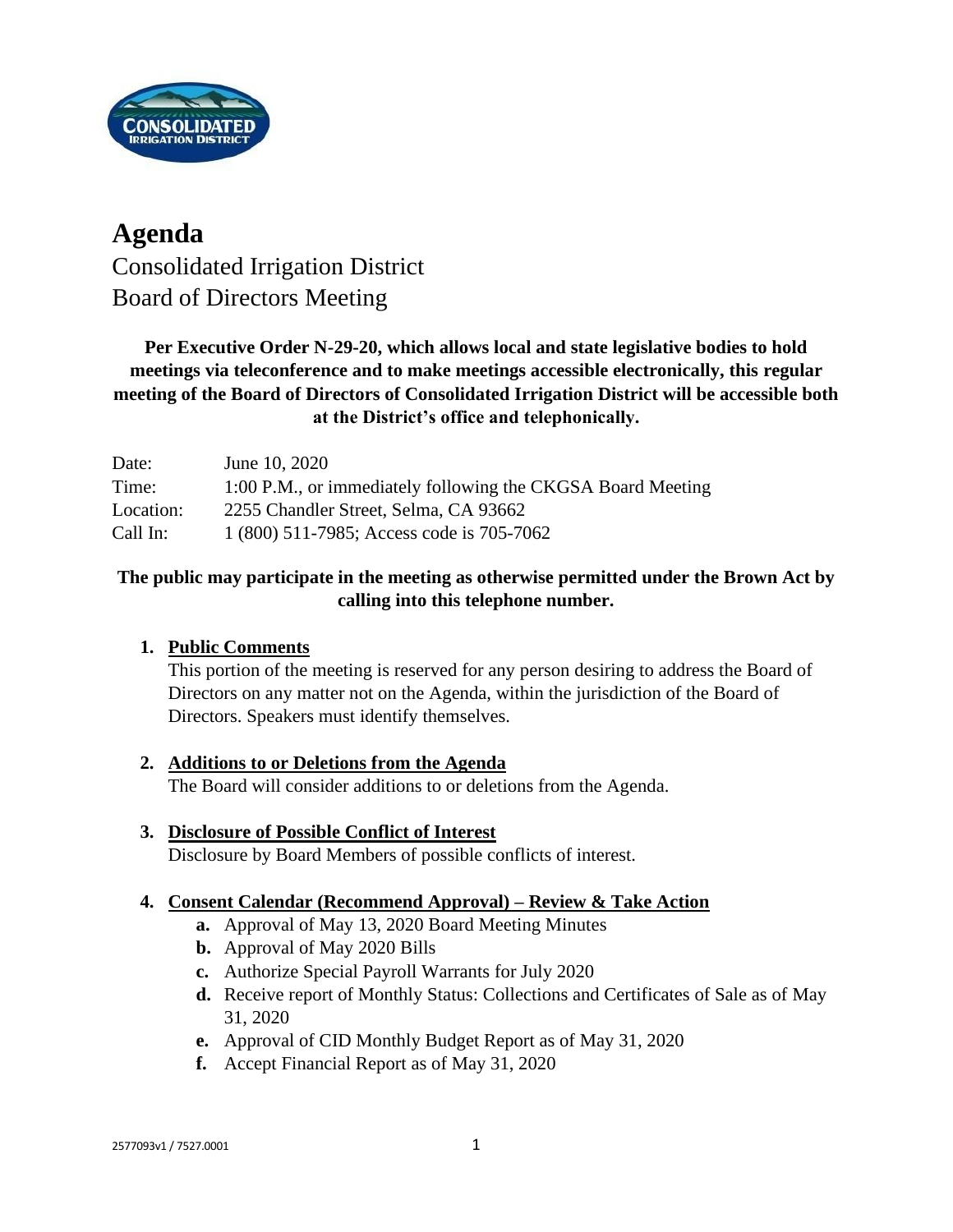#### **5. Correspondence: Items for Board Action**

- **a.** CID General Election November 3, 2020 Discuss for possible action adopting Resolution 2020-02 considering the District's election with Fresno County Election and determine whether or not Candidate is to pay for the Candidate Statement.
- **b.** CID Assessment Billing through Fresno County Resolution Review for possible action adopting Resolution 2020-03 to have Fresno County include CID's assessments in the Fresno County tax bill.
- **c.** CID Assessment Billing though Tulare County Resolution Review for possible action adopting Agreement and Resolution 2020-04 to have Tulare County to include CID's assessments in the Tulare County tax bill.

#### **6. Board to review and consider accepting dedication of easements along the District's Garner Lateral Pipeline in the City of Kingsburg**

Discuss and possibly consider request from City of Kingsburg for easement along District's Garner Lateral Pipeline.

**7. Board to review and consider entering into a Common Use Agreement with the City of Kingsburg**

Discuss and possibly consider entering into Common Use Agreement with the City of Kingsburg.

#### **8. Manager's Report, Presentation of Items for Board Action and Public Hearings**

#### **a. Manager's Report**

Receive monthly update.

**b. Water Report**

Review and discuss for possible action: the current water report.

**c. SGMA Update**

Receive update on implementation of the Sustainable Groundwater Management Act and provide directions to staff.

**d. Report of Land Acquisition Effort**

Receive update and discuss for possible action: land acquisition

**e. Projects Update**

Receive update and discuss for possible action: the status of current projects.

(i) Selma Branch/Laguna Irrigation District

(ii) Temperance Pond

(iii) Tarn Divide

### **f. Damage Claim – Aaron Sikora, claim amount \$2,317.34**

Review and discuss for possible action response to damage claim from Aaron Sikora for the amount of \$2,317.34.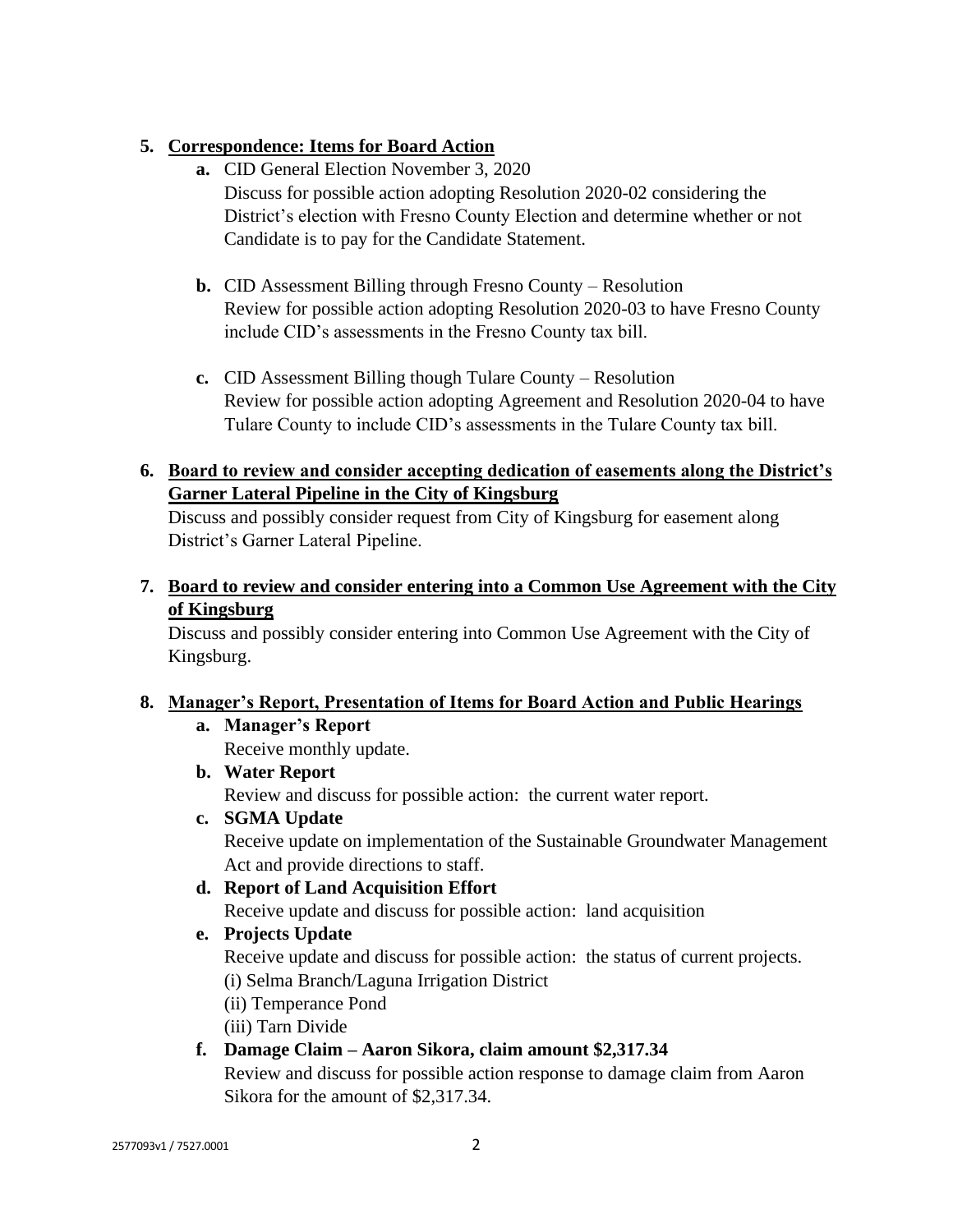#### **9. Report of General Counsel; Presentation of Items for Information and Possible Board Action**

- **a.** KRWA reporting of water diversions
- **b.** Director Responsibilities: closed session

#### **10. Closed Session Pursuant to Government Code Section 54957.6 – Public Employee Discipline/Dismissal/Release**

Position: Office Manager

#### **11. Closed Session Pursuant to Government Code Section 54956.9(D)(2) – Conference with Legal Counsel**

Conference with legal counsel related to anticipated litigation pursuant to paragraph (2) of subdivision (d) of Government Code Section 54956.9: (1 case)

#### **12. Closed Session Pursuant to Government Code Section 54956.9(D)(1) – Conference with Legal Counsel**

Conference with legal counsel related to significant exposure pursuant to paragraph (2) of subdivision (d) of Government Code Section 54956.9: (1 case)

#### **13. Closed Session Pursuant to Government Code Section 54956.9(D)(1) – Conference with Legal Counsel**

Closed session pursuant to Government Code Section 54956.9 related to existing litigation:

**a.** Kings River Water Association, et al. v. James Verboon, et al; b. James Irrigation District v. KRWA, et al. (Fresno County Case number 19CECG00769).

#### **14. Closed Session Pursuant to Government Code Section 54956.9(D)(1) – Conference with Real Property Negotiator**

Closed session pursuant to Government Code Section 54956.8 related to real property negotiations.

- a. Property APN: 385-062-13s Agency Negotiator: Phil Desatoff Negotiating Parties: CID
- b. Property: Water Agency Negotiator: Phil Desatoff Negotiating Parties: CID

### **15. End of Closed Session – Report from Closed Session**

Disclosure of reportable action, if any, from Closed Session

#### **16. Board Reports**

Receive reports from individual Board members.

#### **17. Next Scheduled Meetings**

Approve next regular Board Meeting on Wednesday, July 8, 2020 at 1:00 P.M., or